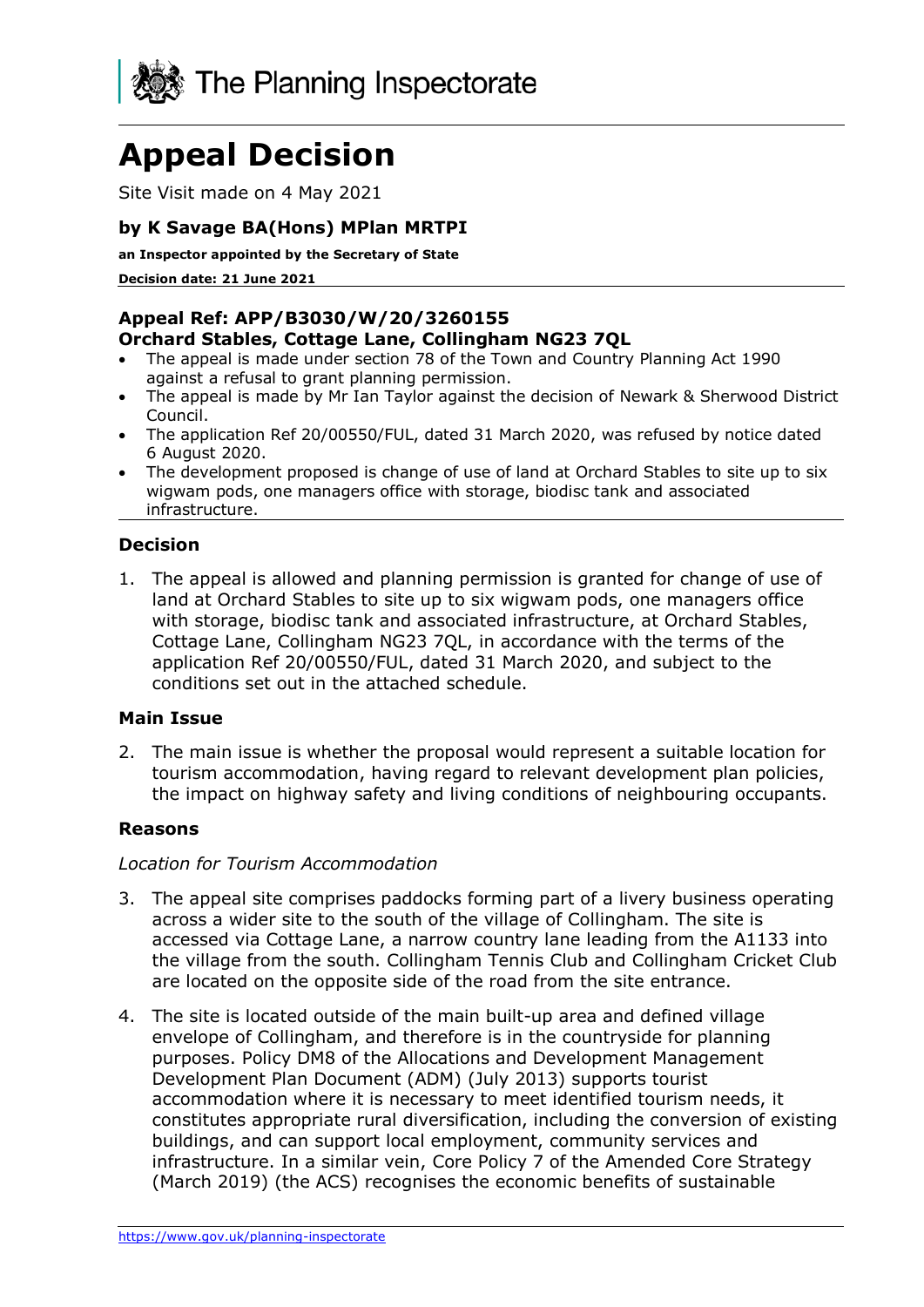tourism, and supports proposals for tourism development in the open countryside which meet one or more criteria.

- 5. The application proposes six wigwam pods and a manager's office with associated infrastructure. The facility would be accessed from the same entrance as the livery. It is indicated that the livery business already accommodates some camping facilities and the proposed pods seek to expand the tourist accommodation offer at the site. The site is also the location of the Collingham Horse Adventure Park (CHAPS), a tourist attraction in its own right.
- 6. The application was recommended for approval by planning officers, but the Council's Planning Committee voted to refuse permission on the basis that the proposal did not represent sustainable tourism that met an identified need. Members cited accommodation already available in the village, namely three bed and breakfasts and a large caravan site. The Council's statement of case adds that the proposal is not considered to constitute rural diversification, citing paragraph 7.51 of the ADM which states that the Council will be firm in distinguishing between proposals for genuine diversification and those for independent businesses that may be more sustainably located elsewhere.
- 7. The appellant's Business Statement confirms that whilst the proposed accommodation would be branded as part of the existing Wigwam Holidays business, this would be on a franchise basis where the appellant would continue to operate the business on site. Given the existing camping offered on site and the tourist attraction provided by the CHAPS facility, I am satisfied that the proposal would not be a wholly separate venture and would represent further diversification of the main livery business. However, even if this were in doubt, Core Policy 7 requires only one of seven criteria to be met in order for tourism development to be supported. These can include supporting an existing countryside attraction; having a functional need to be located in the countryside; constituting an appropriate expansion of an existing tourism visitor facility; supporting local employment; and meeting an identified need not provided for through existing facilities.
- 8. In this case, the proposal would support an existing countryside attraction in the CHAPS facility. Moreover, it is an inherent aspect of such cabin-type accommodation that they are located away from built-up areas, as their attraction lies in factors such as a quiet environment, proximity to nature and countryside views. Therefore, I find that the proposal would be appropriate to a countryside location in principle. The proposal would also be a source of local employment, providing two to three new jobs with the potential for indirect employment elsewhere in the local tourism, retail, leisure and hospitality sectors as a consequence of visitors spending money in the local economy.
- 9. In terms of need, reference is made to a report<sup>1</sup> by the Local Enterprise Partnership (LEP), which identifies that there is a dearth of glamping-style accommodation across Nottinghamshire and a lack of self-catering accommodation in and around Newark-on-Trent. I also note the aims of the Council's Destination Management Plan 2018 (the DMP) to increase visitors to Newark and the surrounding area and the amount of time and money these visitors spend, aims which are consistent with the National Planning Policy Framework (the Framework) which encourages the sustainable growth and

<sup>&</sup>lt;sup>1</sup> Local Enterprise Partnership D2N2's Accommodation Strategy Report 2017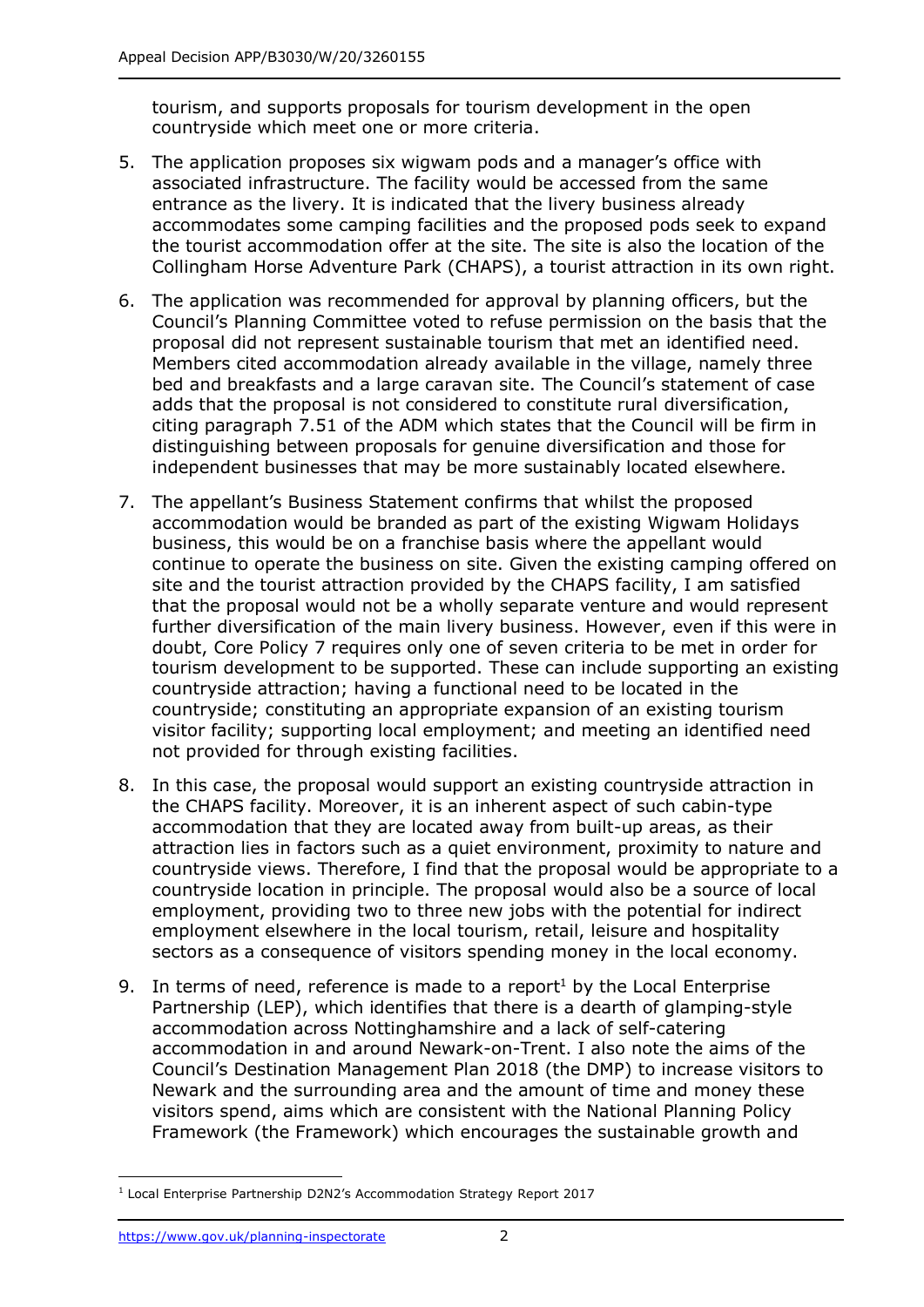expansion of all types of business in rural areas, including sustainable rural tourism and leisure developments.

- 10. Despite this evidence, the Council appears to have taken a narrow view that the range of accommodation in Collingham itself is sufficient to meet demand arising. However, none of the facilities referred to is comparable to the type of accommodation proposed here. Moreover, the policies referred to me do not specify that need should be assessed only in respect of a single settlement or particular type of accommodation. The fact that the LEP report highlights the lack of glamping and other self-catering forms of accommodation indicates these are sectors where demand is rising across the county, and specifically around Newark. This is reinforced by the aims of the DMP to increase visitors to Newark and the surrounding area, which would include Collingham given its proximity to Newark. These are clearly expressed tourism needs in respect of both the type of accommodation proposed and its location, which the proposal would help to meet. I also acknowledge the several letters submitted in support of the proposal which cite its potential economic benefits for the village. On this evidence, therefore, I find that the proposal would address an identified need for tourism accommodation in the local area.
- 11. For these reasons, the proposal would satisfy several of the criteria of Core Policy 7 and the similar criteria set out under Policy DM8. The site would also be located at the edge of a defined sustainable settlement in Collingham, where visitors would be able to support the several local businesses and would be able to do so without relying wholly on the private car.
- 12. Consequently, I conclude that the principle of tourist accommodation on site would accord with the aims of Core Policy 7 of the ACS and Policy DM8 of the ADM, and those of supporting documents including the LEP Report and the Newark Town Destination Management Plan (2018). The overall acceptability of the proposal therefore depends on its effect on highway safety and neighbours' living conditions.

# *Highway Safety*

- 13. Spatial Policy 7 of the ACS states that development proposals should provide safe, convenient and attractive accesses for all, be appropriate for the highway network in terms of the volume and nature of traffic generated, and ensure that the safety, convenience and free flow of traffic using the highway are not adversely affected..
- 14. The existing operation on site comprises 18 liveries (11 stabled and 7 grass) operated on a DIY basis, meaning horse owners rent the stable or paddock but then visit the site to care for the horses themselves. The appellant sets out that the existing liveries are typically attended twice a day, all year round, to meet the needs of the horses, added to which are staff, vet and other trips. In comparison, the wigwams are estimated to generate traffic only seasonally, with an aim to have bookings on 100 nights of the year, mainly during holidays in spring and summer, and at weekends.
- 15. The appellant states that the proposal would result in an overall reduction in vehicular movements compared to the existing livery business, as the reduction in the number of liveries on site by four, and corresponding reduction in number of trips to those liveries, would be greater than the increase in trips made by visitors to the proposed accommodation. Evidence supplied by the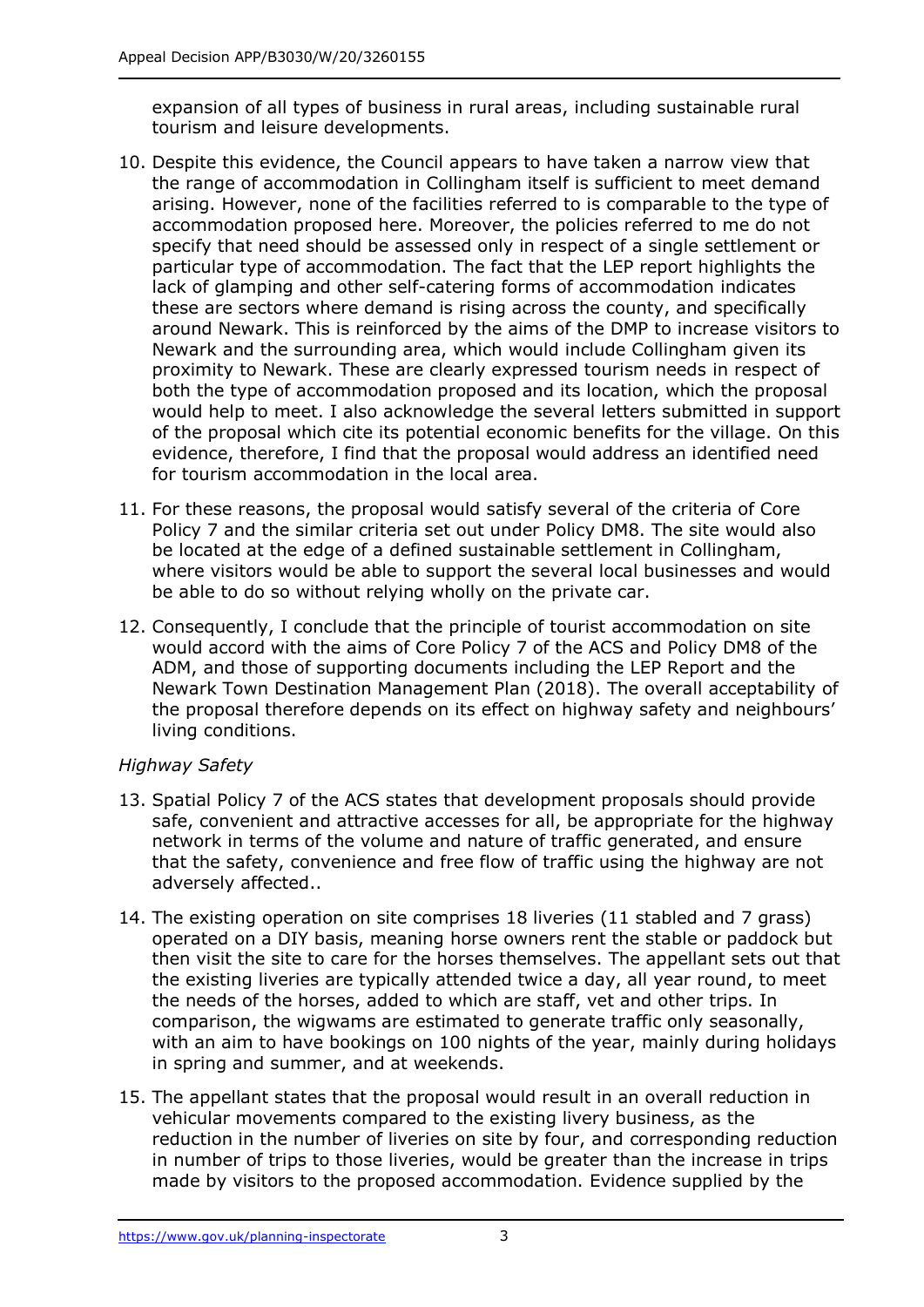appellant indicates an average of 100 one-way trips per day to the liveries and 20 to the wigwams, at 5.5 trips per livery and 3.3 per wigwam. A reduction of four liveries would therefore result in some 22 fewer trips per day, offset by an increase of almost 20 trips to and from the wigwams, but this would be the case only for the days the wigwams are occupied. Overall, it is estimated that there are some 6128 one-way journeys per annum to four liveries, and there would be some 1720 visits to the proposed wigwams, based on 100-day occupancy and inclusive of staff journeys. This equates to a reduction of 4408 journeys per annum, an almost 72% reduction.

- 16. Nottinghamshire County Council (NCC) as the local highway authority has considered the supplied data and concluded that the proposal with a reduced livery offering would reduce daily traffic levels compared to present levels. It adds that there is record of two collisions on Cottage Lane over the past 5 years, but it is not possible to attribute these to Orchard Stables.
- 17. Notwithstanding this data, the Council's Planning Committee concluded that the proposal would result in 'immense pressure' on the local highway network through increased numbers of vehicles using Cottage Lane, which it considered is too narrow to accommodate additional traffic, and would be a source of potential conflict given it is frequented by walkers and cyclists, particularly given it is part of the National Cycle Network and the Trent Vale Trail. I have had regard to the several representations of interested parties in the matter of highway safety, which refer to the narrowness of Cottage Lane, its forming part of the Trail and Sustrans route, the potential for conflict between vehicles and pedestrians, and the likelihood that traffic is and would be greater than accounted for in the appellant's data.
- 18. I acknowledge the concerns raised in these respects. Cottage Lane is narrow, particularly at its southern end between the site and its junction with the A1133. However, the Council has not advanced any contrary evidence to that supplied by the appellant to support its conclusions that rather than a decrease in overall traffic, there would in fact be increases in traffic which would be 'too intensive for local infrastructure'. I accept that there will be times when traffic is slightly higher than calculated in the appellant's data. There will also be occasions, as documented by photographic evidence supplied by an interested party, where multiple walkers and cyclists may be using Cottage Lane at the same time. However, there will equally be times when usage of the lane will be much lower, and where traffic would be demonstrably less than at present, such as when the wigwams are not occupied during the low holiday season. Given this, and the absence of data to contradict the appellant's evidence, I find it presents a reasonable summary of traffic generated by the site upon which to base my considerations.
- 19. There will always be an element of risk where a road is narrow and road users are not segregated, but it would be expected that those using Cottage Lane would be aware of this risk and proceed accordingly. I saw the road to be very lightly trafficked during my visit, but I accept this was only a snapshot on an overcast weekday. However, the appellant's evidence indicates that the combined livery and accommodation on the site would generate an average of just over 7 one-way trips per hour between 0500 hours and 2200 hours, roughly one every 8.5 minutes. Even accepting that trips from the wigwams may take place later in the morning and during the middle of the day when walkers are more likely to be present, compared to the typically early morning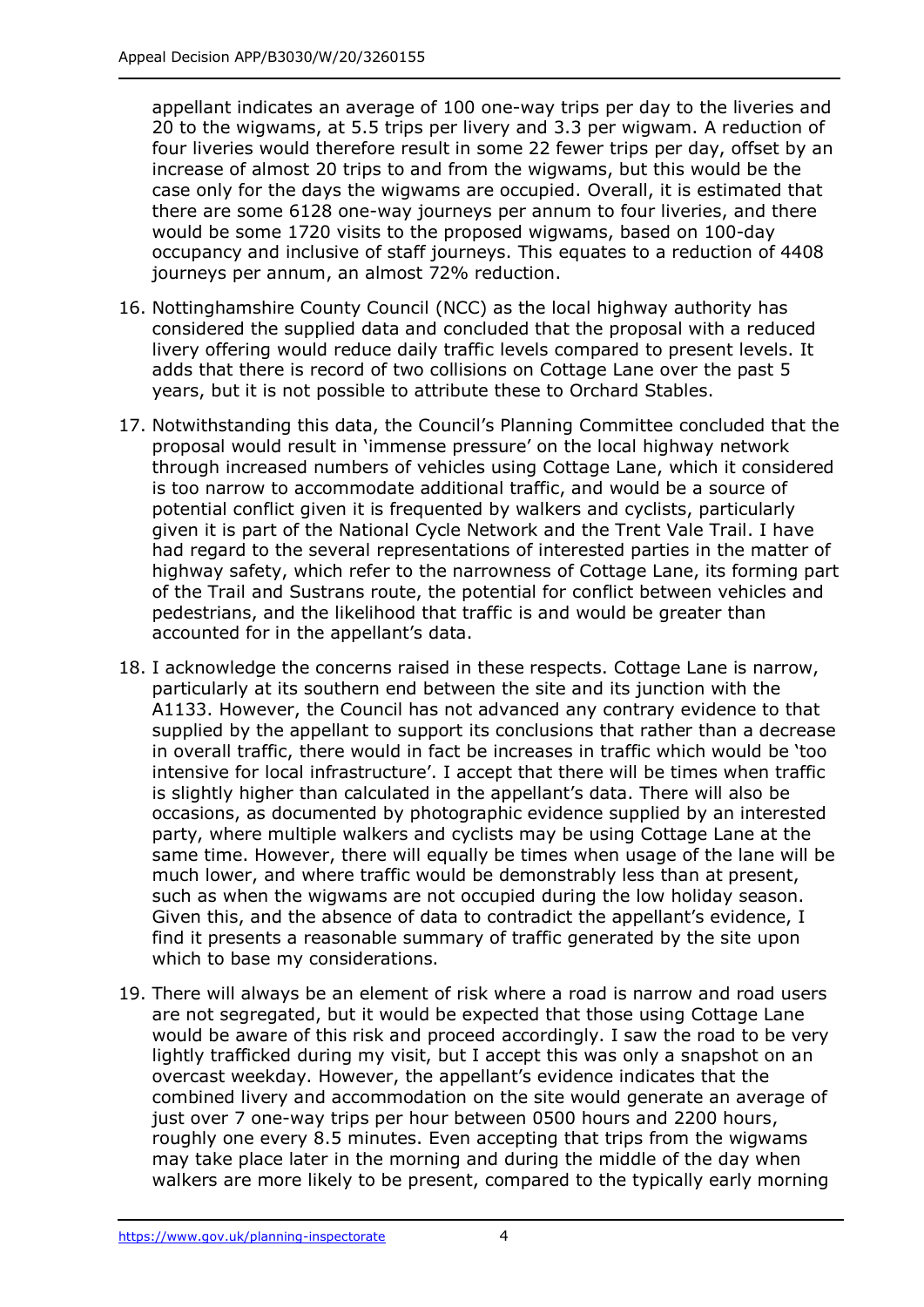and evening visits to the liveries, I do not consider such volume of traffic to be intensive or result in 'immense pressure' on the highway network as argued by the Council. Rather, the evidence indicates that this volume would be no greater than that generated by the existing development.

- 20. I note the concerns of interested parties that estimates of only one vehicle per wigwam are too low, and that four-person accommodation will often mean two vehicles bringing guests to and from site. However, even if the estimate of trips was doubled, it would still be well below the existing estimates for the four liveries. Based on the appellant's figures, trip levels would also remain below existing levels even if occupancy were at 150 nights per annum, which is roughly the 40% occupancy rate aspired to in the longer term. Other trips by delivery drivers and refuse vehicles would be less frequent and unlikely to contribute significantly to the overall volume of traffic generated by the proposal. Overall, when compared to the existing situation, and accounting for periods of vacancy during the year, I find that the proposal would not create a demonstrably greater risk of conflict between vehicles and pedestrians than occurs at present.
- 21. Interested parties have also expressed concern at the potential for more wigwams to be added in future, and the associated traffic impacts this would have. However, any such proposal would be subject to a separate application for planning permission, which would fall to be determined on its own planning merits. I have considered the appeal on the basis of the six wigwams proposed.
- 22. For these reasons, I conclude that the proposal would not result in unacceptable harm to highway safety, and no conflict would arise with Core Policy 7 of the ACS and Policy DM8 of the ADM in terms of their aims that tourism development has an acceptable impact on local character in terms of transport, nor with Spatial Policy 3 of the ACS which states that development should not generate excessive car-borne traffic from out of the area. Moreover, there would not be conflict with the Framework, which states that development should only be prevented or refused on highways grounds if there would be an unacceptable impact on highway safety, or the residual cumulative impacts on the road network would be severe.

# *Effect on living conditions*

- 23. The Council's concerns in this respect are briefly expressed. In essence, the concern is that the accommodation would have the potential for group bookings and late night activity which would be to the detriment of neighbours' living conditions.
- 24. The nearest dwellings are some 130 metres to the north, across open fields. At this distance, general noise from occupants of the wigwams conversing, even late into the evening, is unlikely to be heard at any significant volume within the nearest properties. Were music to be played or a larger party to occupy the accommodation, it is possible that louder and more sustained noise may be audible at the nearest properties, though I found the site itself to be exposed to the wind which is likely to dissipate noise produced at the site. Nonetheless, the appellant has indicated that it is not his intention to cater to larger parties, and he has volunteered a condition requiring a Site Management Plan to be submitted and agreed by the Council. This would include measures to mitigate noise pollution, including restrictions on the time the proposed play area can be used and not allowing music to be played after 2200 hours. The appellant is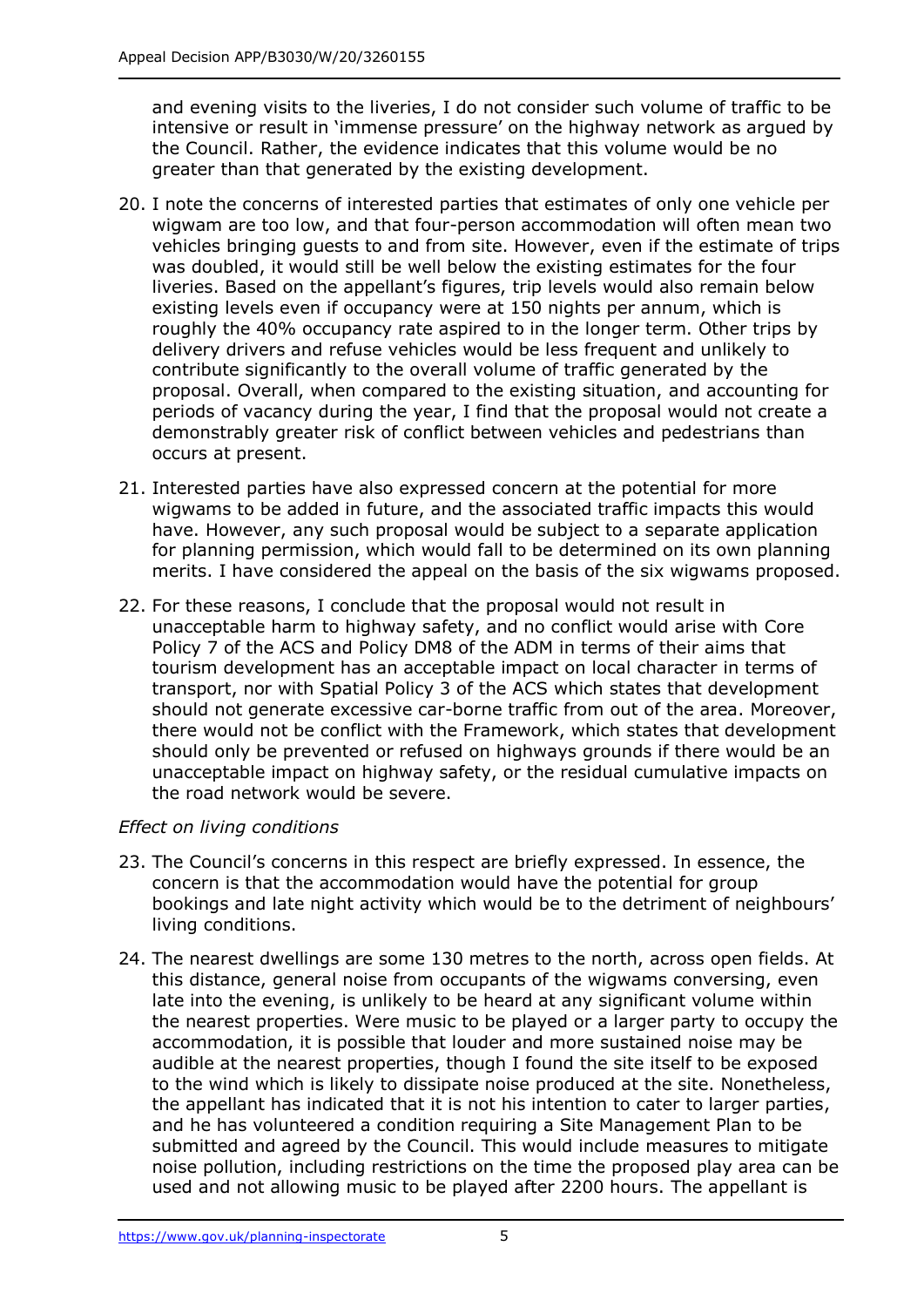also prepared to install an acoustic fence along the northern side of the site. In my view, such measures would ensure potential sources of disturbing noise were minimised to a level where they would not cause harm to neighbours.

- 25. Interested parties also raise concern at the potential for occupants of the wigwams to cause noise and disturbance if returning late at night to the accommodation on foot via Cottage Lane. This may occur on occasion, but given the small size of the facility, and potential inclusion within the Site Management Plan of actions for managing visitor behaviour, I am satisfied that such incidents would not be so frequent or intrusive as to harm the living conditions of neighbouring occupants.
- 26. I find similarly in respect of noise from the generator which may be required in the event of a power cut, as such incidents would be very infrequent. Even so, at the distances involved, the noise would not be intrusive to neighbouring occupants. The same considerations would apply to concerns over cooking smells from barbeques and fires, though the appellant has stated the latter would not be permitted in any event for safety reasons.
- 27. For these reasons, subject to a condition requiring the submission, approval and implementation of a Site Management Plan, I conclude that the proposal would not lead to demonstrable harm to neighbours' living conditions, and no conflict would arise with Core Policy 7 or Spatial Policy 3 in this regard. Nor would there be conflict with aim of the Framework that development should create places with a high standard of amenity for existing and future users.

# **Other Matters**

# *Effect on landscape character*

- 28. The Council did not oppose the proposal in terms of its design or effect on the landscape character of the area. The surrounding Winthorpe Village Farmlands landscape is described in the Council's Landscape Character Assessment Supplementary Planning Document as a generally flat and gently undulating arable landscape with numerous woodland blocks, in moderate condition with moderate sensitivity to change and a policy to conserve and create.
- 29. In this case, the proposed reinforcement of the existing hedgerows would help to screen the development and help it to assimilate into the landscape, given the site is presently open paddocks. A proposed 1.5 metre high earth bund planted with native species would further screen the development from the roadside. Though criticised as out-of-character, the land itself is raised above Cottage Lane, and the bund would be seen as a modest continuation of this. It would also be planted which in time would minimise any initially stark appearance and contribute towards a woodland character seen elsewhere within the landscape. Having regard to all of the evidence, I agree with the Council that the proposal would not adversely affect the quality of the surrounding landscape, and would comply with the requirements of Policy DM5 of the ADM, which requires that the rich local distinctiveness of the district's landscape and character of built form should be reflected in new development.

# *Effect on Heritage*

30. The appeal site is located outside of the Collingham Conservation Area (CCA), but it falls within its setting as the CCA extends to the cricket and tennis clubs on the opposite side of Cottage Lane. The nearest listed buildings are within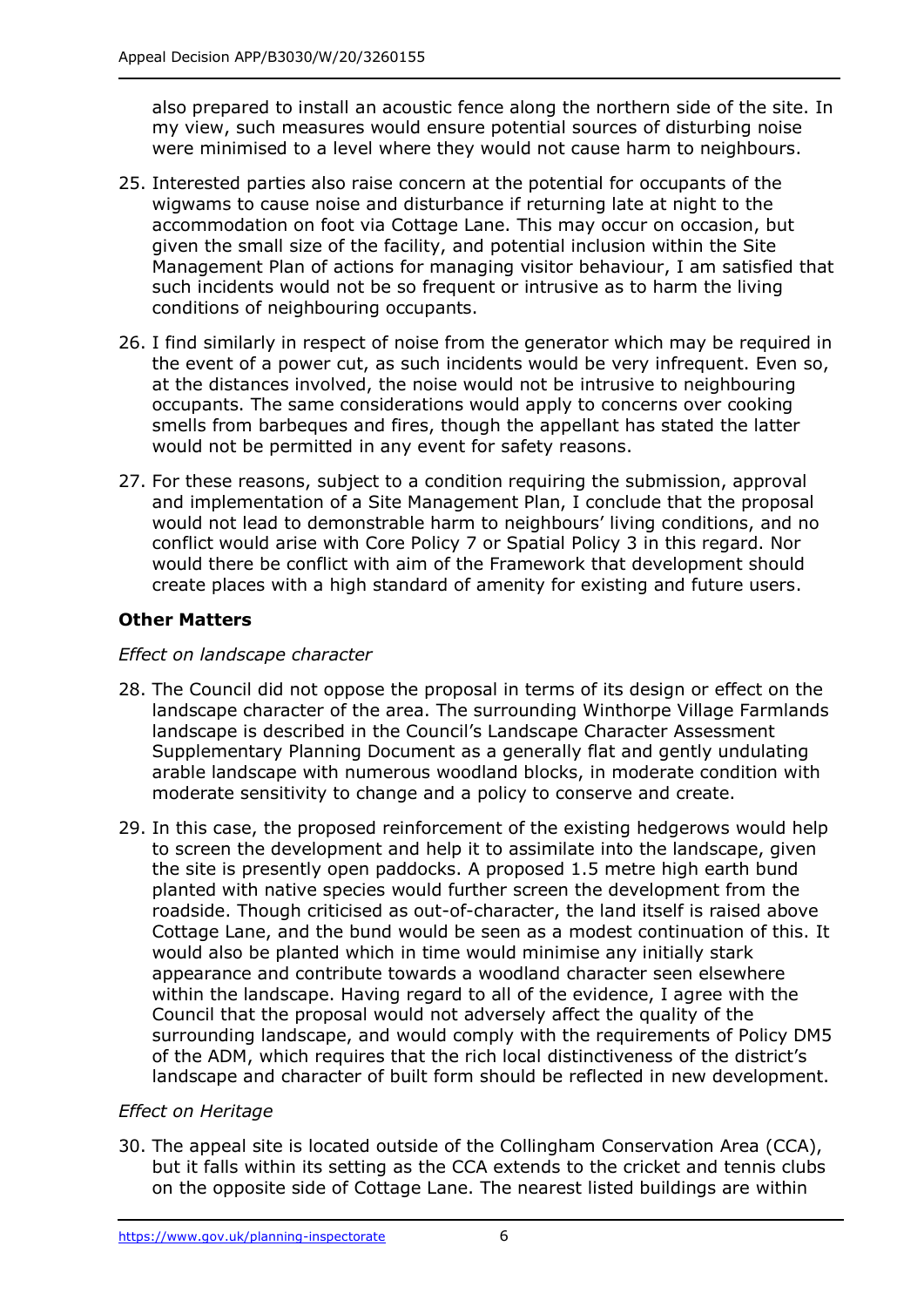the built-up area of the village, but I concur with the Council that given their distance from the appeal site, and the low level built form proposed, the proposal would preserve the settings of these listed buildings.

31. Similarly, I agree that the screening provided by the bund and planting would minimise the visual impact of the development in views from within the CCA, such as from the cricket pitch, and the rural surroundings of the CCA would not be demonstrably eroded. Accordingly, I find that the proposal would preserve the setting of the CCA.

## *Ecology*

32. The site comprises open paddocks used for grazing, and no evidence of particular habitats or biodiversity has been advanced. Existing hedgerows to the northern and eastern boundaries would not be adversely affected by the proposal, whilst the proposed planting, along with other measures such as bird boxes and hedgehog houses would provide for a net gain in biodiversity on the site. Precise details of such measures could be secured by condition.

### *Flood risk and drainage*

33. The site lies within Flood Zone 1 and the proposal is minor in scale and site coverage. The evidence before me does not indicate there would be a significant risk in terms of flooding or drainage. Sewage would be suitably managed through the proposed biodisc tank located to the north-western corner of the site. I have no concerns, therefore, in respect of these matters.

## **Conditions**

- 34. I have had regard to the list of suggested conditions provided by the Council and the appellant. Where necessary, I have amended their wording to ensure they meet the relevant test for conditions set out in the Framework.
- 35. In addition to the standard time limit for implementation, a condition setting out the approved plans is necessary to provide certainty. A condition requiring adherence to the proposed external materials is also necessary to ensure a satisfactory appearance.
- 36. Conditions requiring the submission, approval and implementation of details of the proposed access, and requiring the implementation of parking and turning areas in accordance with the approved plans, are necessary in the interests of highway and pedestrian safety.
- 37. I shall also impose conditions relating to the provision of a Site Management Plan, details of external lighting, and the installation of the proposed acoustic fence, in the interest of safeguarding neighbours' living conditions. Given the limited window and door openings in the wigwams, it is not necessary to require details of internal lighting by condition.
- 38. A condition is required for the submission, approval and implementation of a scheme of hard and soft landscaping, in order to preserve the landscape character of the area. To provide net gain in biodiversity, it is necessary to condition details of proposed hedgehog houses/nest boxes and other ecological enhancements, and their subsequent implementation.
- 39. It is necessary to restrict use of the wigwams to holiday purposes only, in order to prevent use of the site as permanent residential accommodation. However,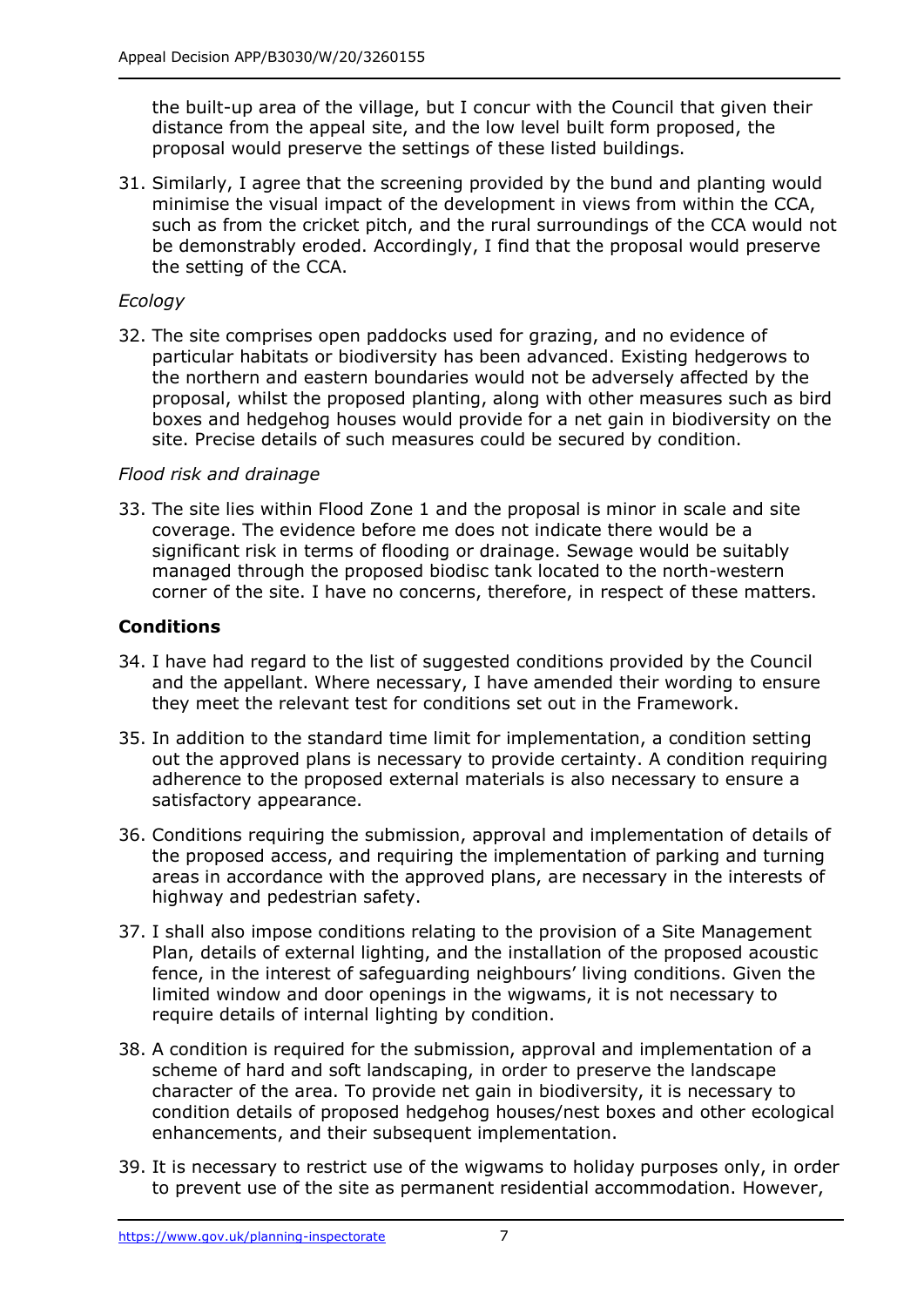it is not necessary to do this by way of three separate conditions, as suggested by the Council. I have therefore combined these into a single condition which will achieve the purpose of preventing permanent residential occupation, which would not be supported in the countryside under the development plan.

- 40. The appellant invited a condition requiring details of electric vehicle charging points to be submitted and approved by the Council. However, the Council does not suggest such a condition and has not provided any reason why it should be imposed. Therefore, I have not imposed a condition to this effect.
- 41. The Council also seeks a condition removing permitted development (PD) rights for changes of use under Schedule 2, Part 3 of the Town and Country Planning (General Permitted Development) (England) Order 2015. The Planning Practice Guidance states that conditions restricting the future use of PD rights may not pass the test of reasonableness or necessity and should be precisely defined. The brief reason given by the Council is to retain control over future uses of the site which would normally be permitted under the GPDO. However, it is not specified which classes of development under Schedule 2, Part 3 are relevant, or even applicable in this case, given that Part 3 does not permit changes of use from holiday accommodation. I therefore find no justification has been advanced for removing these permitted development rights, and I shall not impose the condition.

# **Conclusion**

42. For these reasons, and taking all relevant matters into consideration, I conclude that the proposal accords with the development plan, taken as a whole, and material considerations arising in this case do not indicate that permission should nevertheless be withheld. Therefore, the appeal is allowed.

*K Savage*

INSPECTOR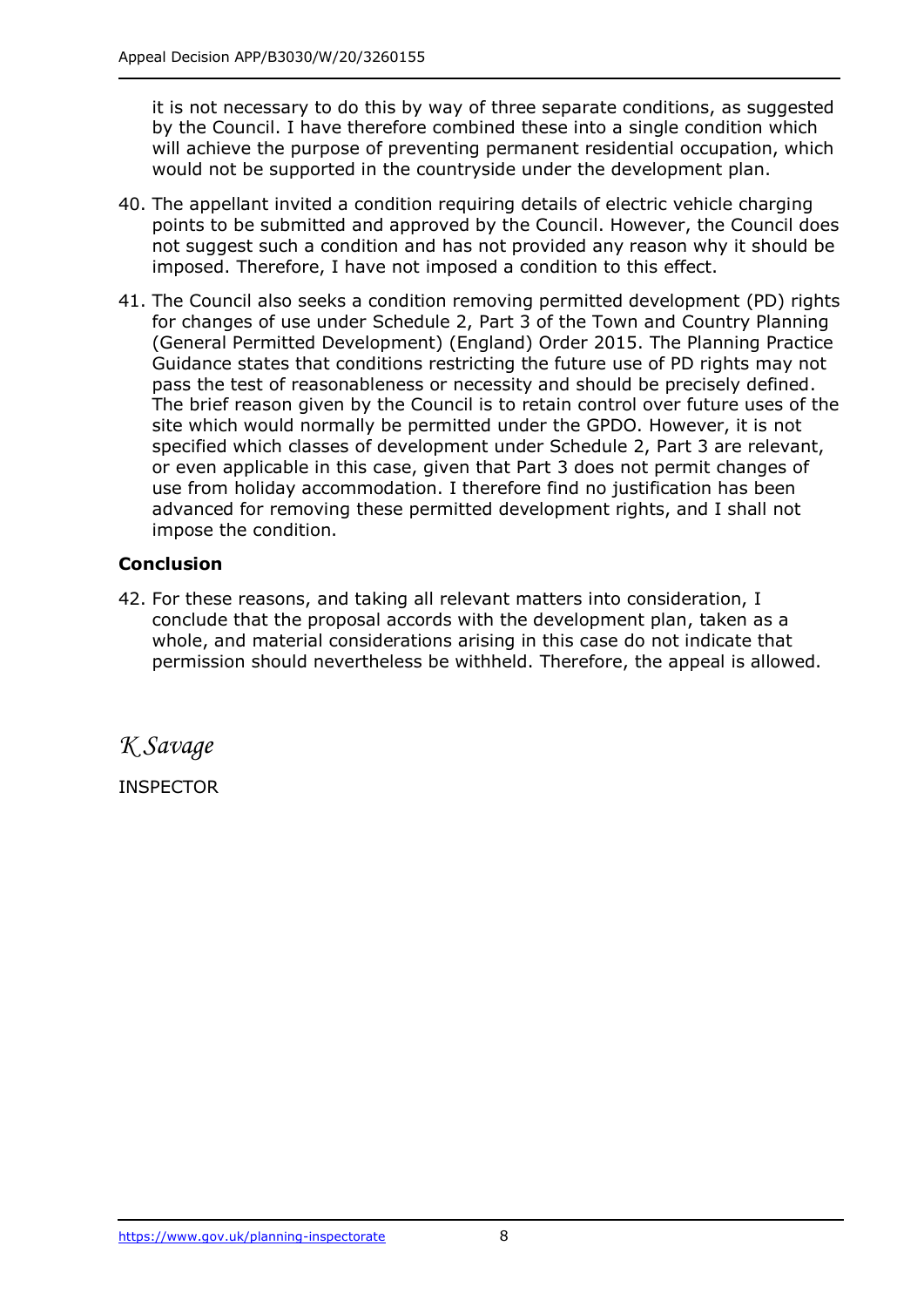# **Schedule of Conditions**

- 1) The development hereby permitted shall begin not later than 3 years from the date of this decision.
- 2) The development hereby permitted shall be carried out in accordance with the following approved plans:

S(--)001 (Location plan as existing); G(--)001 Rev A (Block Plan as Proposed); G(--)002 Rev A (Long Section 1-1 and East Elevation as Proposed); G(--)003 Rev A (North and South Elevations as Proposed); G(--)004 (Sight Lines and Entrance Upgrade Details as Proposed); G(--)101 (Wigwam Deluxe Cabin as Proposed); G(--)102 (Wigwam Deluxe Cabin as Proposed); G(--)201 (Accessible Cabin as Proposed); G(--)202 (Accessible Cabin as Proposed); G(--)301 (Timber Clad Container as Proposed); SK(--)001 (Masterplan Sketch as Proposed); SK(--)002 (North East Entrance Corner Sketch as Proposed); SK(--)003 (North West Corner Sketch as Proposed); SK(--)004 (South West Corner Sketch as Proposed); SK(--)005 (South Corner Sketch as Proposed); SK(--)006 (Reception and Storage Container Sketch as Proposed).

- 3) The materials to be used in the construction of the external surfaces of the wigwam units and storage building hereby approved shall accord with the details submitted within the application form and on the approved drawings unless otherwise agreed in writing with the local planning authority.
- 4) Notwithstanding the submitted drawings, no part of the development hereby permitted shall be brought into use until the access to the site has been completed and surfaced in a bound material for a minimum distance of 8m, along with the installation of a suitable means of surface water disposal behind the highway boundary in accordance with a plan first submitted and approved in writing by the local planning authority. Thereafter the access shall be constructed in accordance with the approved plans and retained for the life of the development.
- 5) No part of the development hereby permitted shall be brought into use until the parking and turning areas are provided in accordance with the approved plan, G(--)001 Rev A (Block Plan as Proposed). The parking and turning areas shall not be used for any purpose other than parking and turning of vehicles.
- 6) No part of the development hereby permitted shall be brought into use until details of any external lighting to be used in the development have first been submitted to and approved in writing by the local planning authority. The details shall include location, design and levels of brightness. The lighting scheme shall thereafter be carried out in accordance with the approved details and retained for the lifetime of the development.
- 7) No part of the development hereby permitted shall be brought into use until full details of both hard and soft landscape works have first been submitted to and approved in writing by the local planning authority. These details shall include:
	- full details of every tree, shrub, hedge to be planted (including its proposed location, species, size and approximate date of planting)